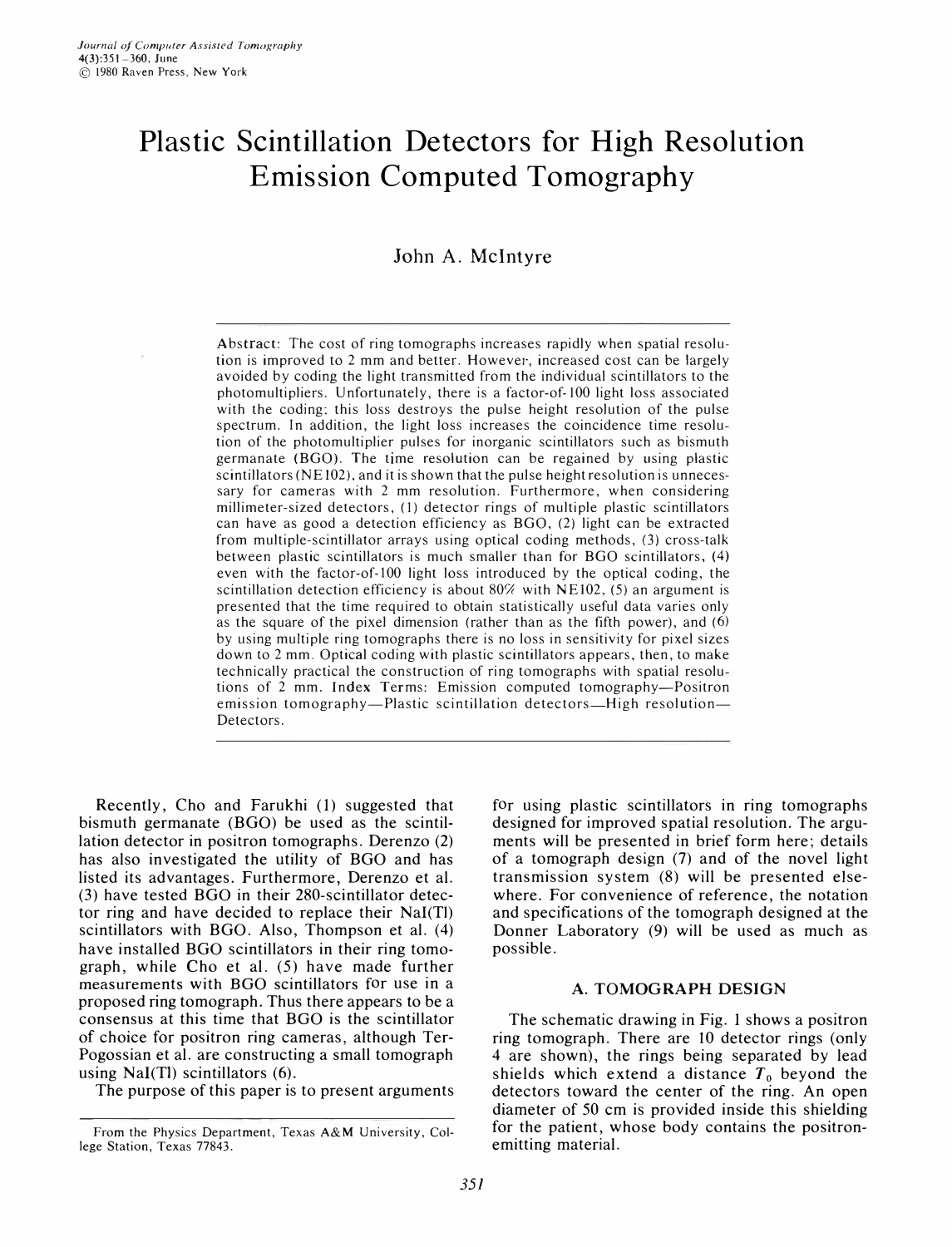

FRG. 1. Schematic drawing of positron ring **OMOGRAP**L

#### 1. Spatial Resolution and Sampling

The spatial resolution of an image produced by a poskona tomograph in Huiked ultimatchy by (a) the range of the positrons contract by the redisactive source (10) and (b) the dovision from 190° of the ungle between the annihilation gamma myn (11). For a detector ring with a radius in the neighbarlangd of 40 cm. the full-width half-masimum (FWHM) groud of a point potitree source is found. to be in the 2 mea camps (7).

The special repotation of the tomograph, than should be abuut 2 mm, and preferably less, if the maximum punalido dotal in to be obtained of the positron cource distribution.

As shown by Brooks of al. (12), the evintillator "widths" in the ring tomograph whould be, at most, infor the spatial resolution dealers for the comognigh. Choosing a value of 2 mm for the inverse deniued eakes for the resolution, the scintillator

"width" is aclocied to be 4 man, and det mampling isterval regulted in 1 pan.

A stationary ring tomograph with 4 men cenedboots will provide only 4 one sampling. The cointilbuon are actually mode 2 one wide and dectronleady grouped in pairs. By changing the combinations of pairs the sampling interval is reduced to 2 mm. The final sing to produce the 1 mm mathed. sampling issuered is a 1 mm retailum of the dutco-(d) de de (13).

#### 2. Soudlings Dimension.

From the above discussion we see that for groper economicousino of posieras sources, the dimector width it should not exceed 2 mm. Sloce most of the detector "width" is humduced through the ezimuthal dimension B' of the scinillator (Fig. 1), we choose  $W$  is Fig. 1 to be 2 mm. The maked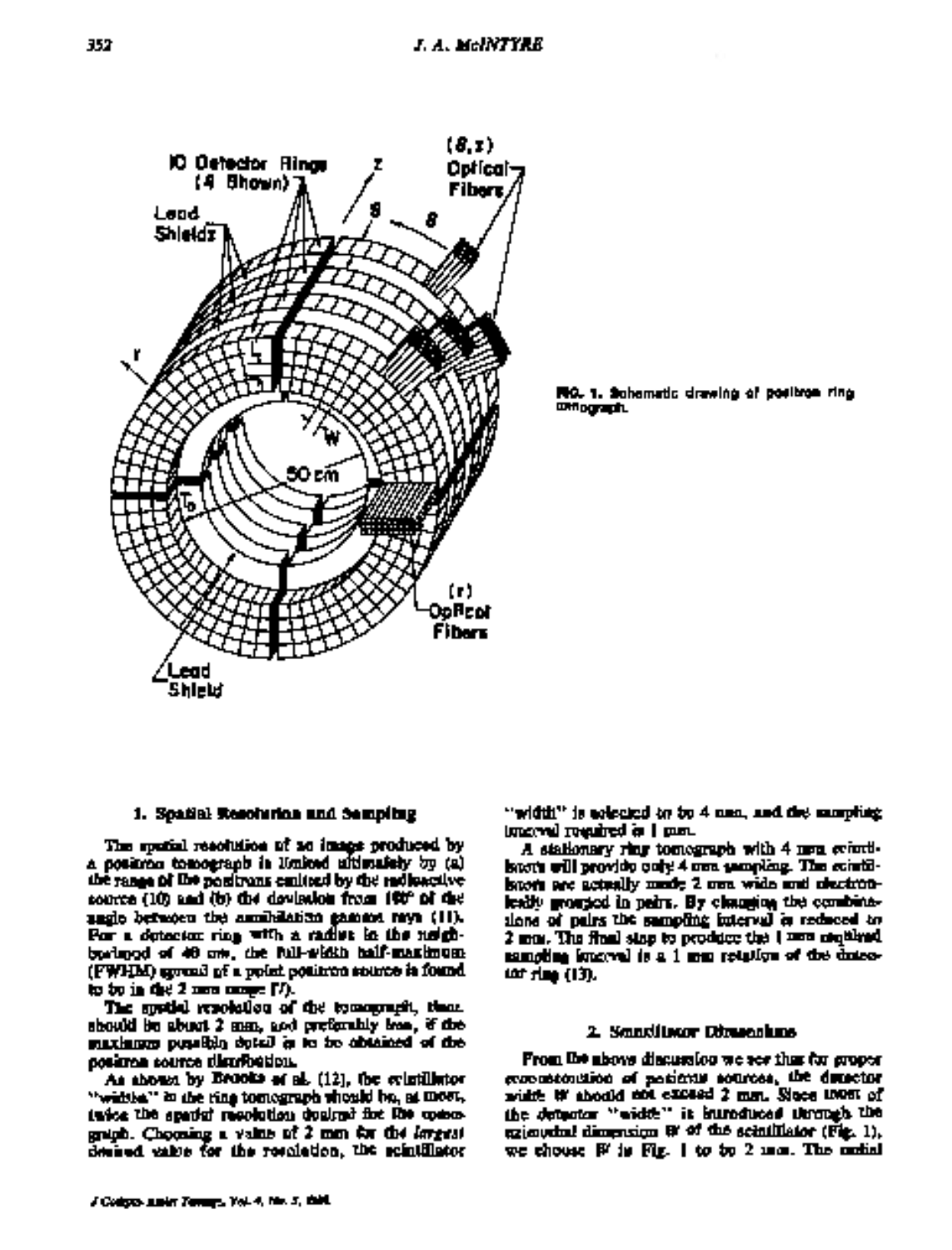dimension  $L$  of the smutillator contributor to the actualistor "width" for sources and no the detector ring axis. Accuming that the indicactive source. region extensis as more time 10 cm from the ring aris and that the admillator ring redius is at cos. a value of  $L = (49/10)\Psi$ , or  $\delta$  mea, will cot add significantly to the uffective width of the deposter m.

The calal distancing of the scientificates would she be 4 non to provide the same oundering to the uki dhatica.

# B. THE NECESSITY FOR LKIFT CODING

Assumbly a todios of 40 cm for the debotor rion and a 2 mm width for each detector, the meal munitor of delectors in the ring is alson 1,250. One conctor invar might be sufficient in each ring for BGCI detectors, idnem the 8 was takeforest repreannis it is mean-free-paths for 511 keV gamma rays. and beans a 55% detection emiciately (although only a 30% omneidence detection efficiency). In the present design share and to approve datestos nings (Fig. 1), so that the total unmber of detectors will be  $10 \times 1.250 = 12,500$ . (The 10 rings of detectors are desirable to recover the descripts affiniency lost by sting a summer with improved resolution.) If a photomoliarlist were coupled to each distantor, the photomological cost along would then be \$1.23 million, appealing a cost of biftl for each phoneitsulfiplier. Goob a cost is very high, if not unrealistio. Clearly, there is a cost barrier for reducing detector thus down to 2 nm if scintillators are to be coupled directly to photomellipliant.

They carrier can be removed by uning coding mothods for temanuiting the light from each actual. lates to two  $\alpha$  order photomolifoliers (7.9,14). With such light cooling, the number of photomolilplican ic greatly reduced. Our assempts, a symmetric of its tings with detectors that have a 2.4 now officitive. width has been deelgoed (7) widds uws 200 photomatripliers (120,000) instead of the 12,500 directlycentrical photomotipicary phove (21.25 million). (Even though the scholinger widths are 2 mm in the hosis circulate maps, sing are 3 was at the most concellationance, and the susan width of the actualintom turns out to be 2.4 mm.) We conclude, thus, that fember progress in attheoring bolver sparts) resolution manime coding for the managinion of light from acintiliants to protomological.

# C. A SCINTILLATOR FIGURE-UF-MERIT

We now socidar the various fretors (afficiency, itatizatound succression) which definiting the silintivene sa of a ring sonsequent using light coding. The admittery properties (manual of light omitted, light dowly constant) which effect this tomograph affectivenous are then construct to give a figureof meri upputity for the scichilares.

## 1. Light Losses Introduced by Light Coding.

First, there is a division of solutilistica figure among the light pipes comeeting each solntillator to present plutoconlumiers. Second, only a small fraction of the light is sucreted by the light pipes which transmit the light to the photomultipliers. Which savewing the lasty small solutionary (Fig. 1), it is almost mandatory that meeted policial fibers be used 10 percent the nectal surfaces and to provent creat-talk howeve fibers, flugh fibers, accept light over any about 6% of the 4s soled anglis (15). In addition to piner small loanes, there is an attenuation of should debate is restonistion. through a typical 1-m-long optical fiber. Then the amesom of light of the photowultiplies is reduced a factor of 2 (analber of photocombiplicite)  $\times$  0.06<sup>-3</sup> (solid atigle factor)  $\times$  3 (fight attroumdon in fiber) = 100, when asing a coding system. This more-of-190 loss in nominar of chosens has a significant impact on the choice of scientifular to be used.

#### 7. Pulss Haight Considerations

One offers of the reduction of the amenia of light at the photonality lor by a famor of 100 is that the fractional vidth of a "phompask" is a poles beight distribution is increased by (1001<sup>10</sup> -10. For BGO, the noty according producing a migcificator phocopeak for 511 heV socialistics gamma reys stopped in small achitikants, the finational pask width will knowne a factor of 10 front in search 17% value (161; the playcrocak is weaked not, thereface, add the polyg beight distribution becomes a **Relatedent** Continuous,

If sake laiste sporte far all mintiknors uskig. optical fibers and then, simply consistent the main effect of a fight undeteriation loss is to intrease the fraction of the loters oud of the consinuum that dors and produce aren one gholoclectron at the photomultiplity, so that the schillhoods is not aven recorded. They the number of photosharings  $a_4$ produced at the upper end of the galan height continuum is associated with the amptifiction desection efficiency and should be included in the **Billion of most** 

# 3. Thar Resolution Considerations

The azonest of achtellation light, however, is only the only factor that nands to be corridered. The manber of pecidental cuing)duora evanta is proportional to r, the width of the electronics logic guitas. This width can be no smaller than the time litter ar which uccurs when the logic onless are produced frou the scientistical culture. We now show that the number of conidental colonidence events is a significant factor in a positron communication ring, so that the magnitude of the time jitter As is important.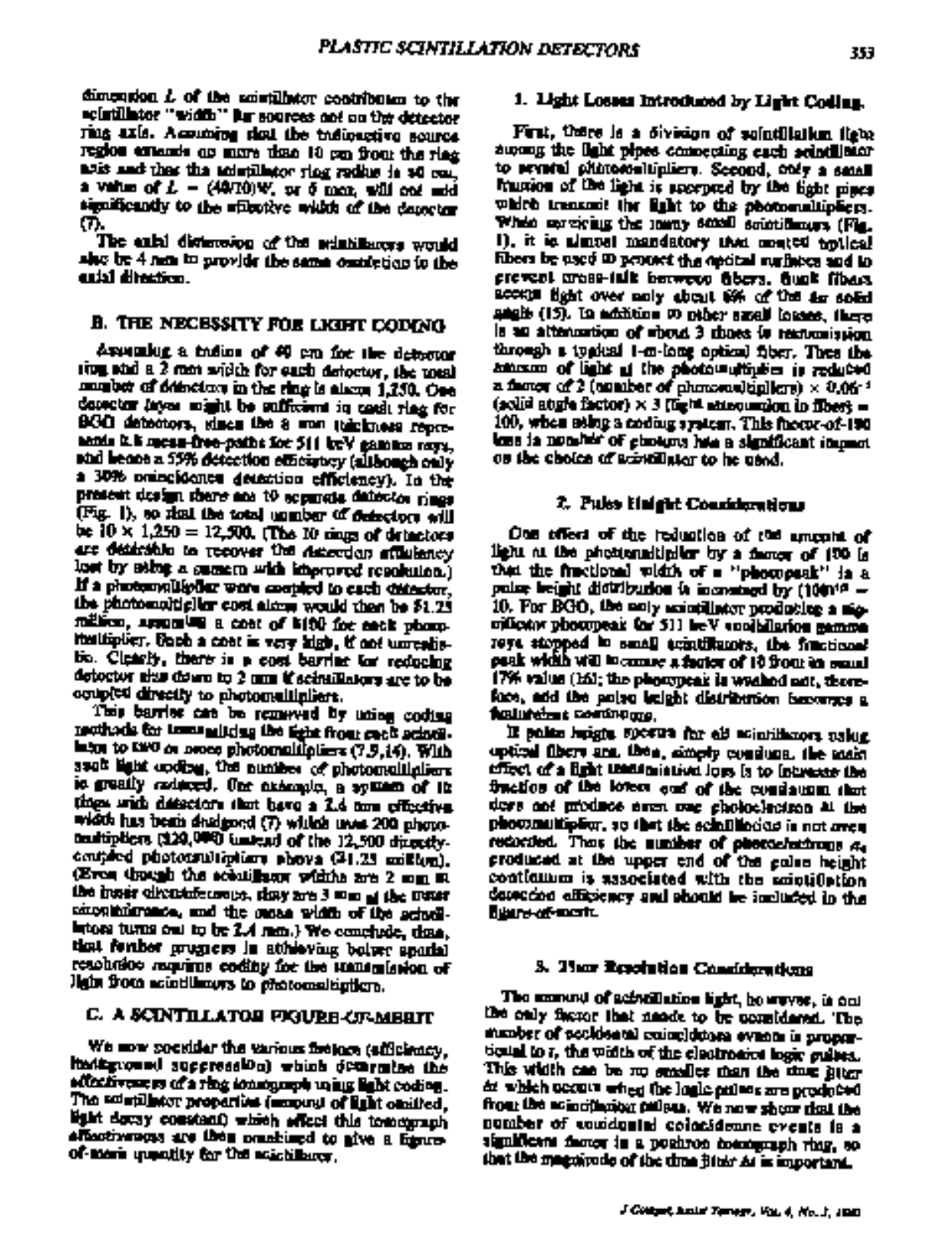The Dogoer group bas moreured (17) the reties of accidental events, I'm, in true coincidence events,  $c_-$  to be

$$
C_{\rm A}C_{\rm A} = 1.4004,000 = 35\%
$$

Son is pulses resolving stand r = 20 meets sock on activity of HD aCVaxial cm. This measurement mones, within a factor of 2, with their design calculation (9), ] Now the time jiner Ar of the electronic tigent is

$$
\Delta t = k(\pi \alpha_1^{*2})
$$
 (1)

where **i**r is a comment, **v** is the light decay constant for the aciatilistor, and  $x_a$  it the manifer of photosiectrons at the unpromobinitor photocations. If, hecause of coding, n, is reduced a factor of 100 then, according to  $Rq$ , 1, the time jinter  $\Delta t$  is  $i$ = creased a factor of it). Consequently, the accidental coincidence rate will increase from 35W to 3.4 Gmes. the true coloridence rate. The time titler study therebore, be long some and the factor night from Rq. I sheeld be included in the figure-of-maris.

# 4. A Belatillator Pigure-of-Marit

A figure-of-merit stight than be defined as the product of a<sub>g</sub> (meilon 2) and *al<sup>m</sup>i*- (tection 3 above). At this point, haroover, it is not clear whether the two factors are of equal importance, and also, with a figure-of-ment has so physical significance. If, bowever, we use all the the pulse height factor of section 2 instead of  $x_{\text{in}}$  that the figure of ment boommed

$$
Hence of mm: 1 = n/r.
$$

Since, for a given detector system, the unvalue of photoelectrons  $\pi_{\mathfrak{p}}$  is proportional to the momber of phonons endleed by the velocitiess. We can also express this figure-of-meck for the scientilator as

$$
P_{\text{light}} = \frac{\text{Number of photons multiplied}}{\text{Dosey constant for emission}}.
$$
\n
$$
(2a)
$$

or equivalently.

 $P$ intra-of-masit = tista of phonon controlor.  $(D)$ 

This figure-of-merit is, then, a simple physical property of any scintificant.

# **D. COMPARISON OF SCINTILLATORS**

la mia section we compare sereral sciulibators using the figure-of-merit just developed (Bq. 20). The comparison is exhibited in Table 1. The plactic existilator, NE102, best a Renre-of-merit that is 480 times larger than the figure of merit for HGO and 32 times larger than the figure-of-merit for Nel(Tl). On the heart of flasto-of-meth alone. NE(67 is the preferrable asturillator.

However, orbor schutikates characteristics could conceivably alludante MEM2 from counideration. Remarkably, the evaluation of the relate charactechnics across to alliabrace the other scientifictors. iststand. Pirst, because of ite hyprospaped nature, NaI(TI) must be hermetically seried, and successful assiling is difficult the large terrays. In fact, partly hermose of difficulties in periosging the many mult acidillators, the NaI(TI) schröllznors in the Dogmer tomograph have been replaced by HGO ω.

A second factor is the case of matchining large complex schmillmor uraga; itero, a plantic scintillater inch as NE162 is meah to be preferred to either Nal[Th or BGO, Third, the cost of plants: egiordinators is very moth loss than the only of wither of the other scientification. And finally, because the docay constant r is most 100 times antifier for NE162, the dead time bet-reen the processing of events will stan be detyorastd by this factor.

Ou these granade, then, a plastic selectionor anch as NE102, statements to he the choics for one in positrus tomographs using light coding systems.

# **E. ANSWERS TO FOSSIELE DEJECTIONS**

# 1. Absence of Pubn Height Oberlenination

One of the main arguments presented for tolms a BGO echnillens: (1) in that the polse height thecriminates cardd be BK below the large photograph to distributions against gamma cape that have been sespected in the body of the pericut. Nowwers, must of mich gamma must are tendered in the interiod

TABLE 1. Figure of the V for review selections

| Sulmullation                                  | (mái)          | <br>مستطرين                   | Figure-of-merk<br>فاللطول |
|-----------------------------------------------|----------------|-------------------------------|---------------------------|
| <b>Discussion Secondary</b><br>NAITE<br>NILMI | m<br>rw.<br>24 | an -<br>1.0<br><b>D. 31 M</b> | ١s<br>40                  |
| <b>- ALC</b> 15.<br>* Br. 24.<br>医鼻突 医肌       |                |                               |                           |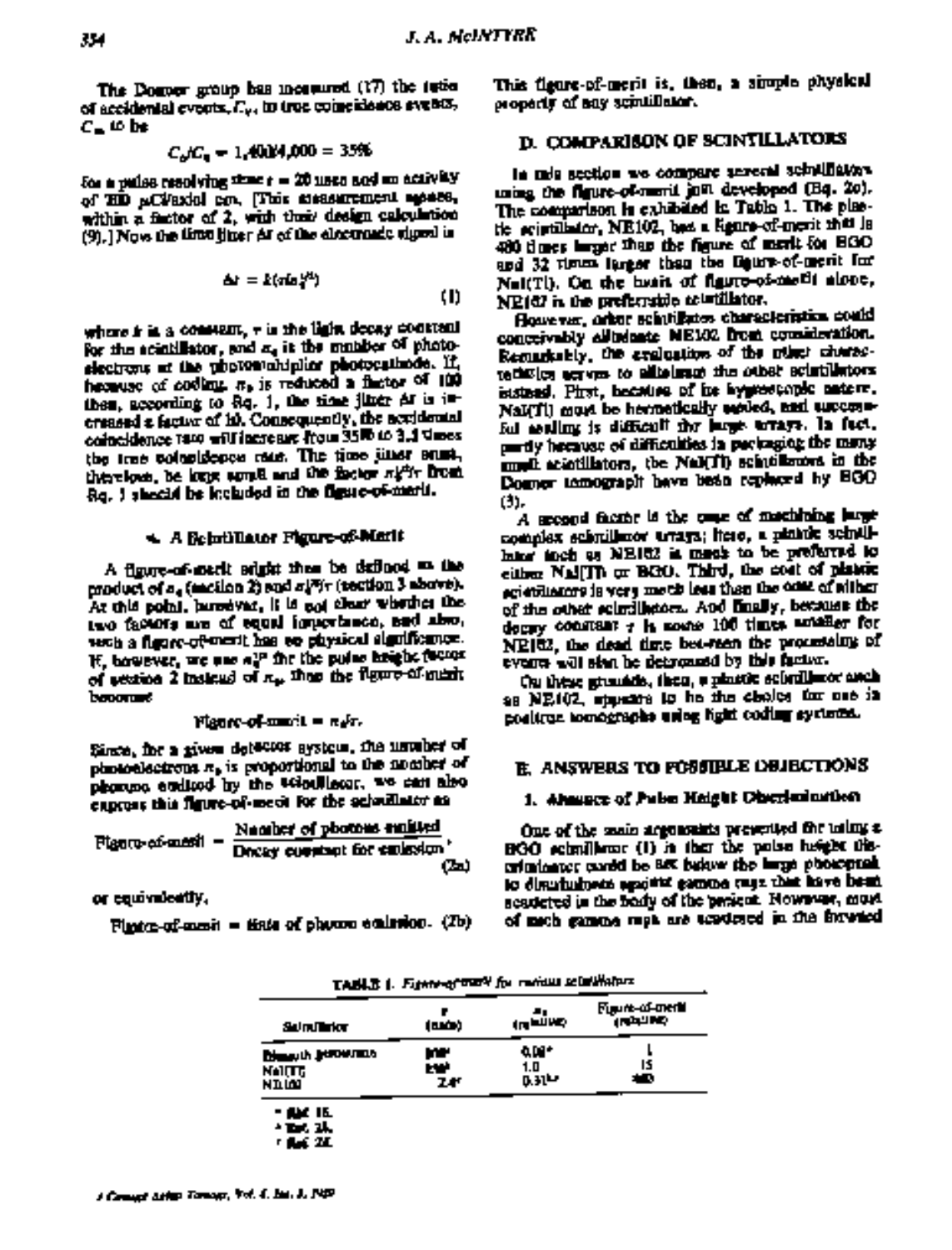direction and so have crospics near the primary compy. Then it is difficult to riscriminate against these effectively by rades height selection (17). Furthermore, as divineed previously, the was of a light coding availant reduces the outer height resolution so emall that the photopeak to BOO is slininated.

We sow obtow that unwanted schoolshops over are reduced sufficiently in to manufely with inproved vestibility so that detectors without pulse. lusistic discrimination can be used.

#### a. Reeldental Calvaldence Erects.

When texturned to the time coincidence cyturn, the minder of sucidental colocidation events acales as /LS/FF, where / is the coincidence readiving them cad 5 and  $T_0$  are deflect in Fig. 1 (9).  $(T = T_0 +$  $\bar{r}$ , where  $\bar{r}$  is the mean penetration depth of the gamma raya in the detector ving.) For a tomograph durigood for 2.4 mm resolution (7), the use of this scaling traints combined with the mensurement of accidental coincidence events with the Deems: tomograph shows that the accidental controlences. will be only 1% of the true contridences for the 2.4 mm tomograph (Appendix A). For futter resolution. St becames smaller, while T' is sucharged, so that the fraction of accidental events will be even amaller.

#### b. Seattered Coincideact Kuttlit

'These areats accur when any (or both) of the pair of annibilation munum rays is souttened before being denoted. The number of these oversts acakes as S/7 compared to the nombes of true events (9). Use of Dimecr tomograph dutit and the scaling laws. indicates that these events, for the 2.4 mm monthsouth (7), will contribute a hepkground of 10% (Assembly A). These the bargast background contrifentiens masses from these events. It abouted he mated, though, that the events will be distributed rapidently scribes the reconstructed broads; then if the coriesailve source partern is komlited, this batkground criting reduced below the 10% value. Purthermoon, because of the SHT realing finator, this nation of backgroand with also decarate as the resolution is energred.

#### 2. Gemma Ray Dataxi an Efficiency of Plastic Scivillators

The mean-free-path A for a 311 hav gamma ray in the plastic princilleder NB102 is about 10 cor. to contrast to I can for BGO. However, the rightuess of the detector ying in Fig. I can be mede as large as destroit by adding layers of detectors. The practical ituliation to jacroming the vior thickness is the cost of providing success optical disciss to

collect the light from the ring, tince the cost of the plastic scintillators is negligible. In one pracdest camera theirs  $(T)$ , the detector (life buttor is 16) um, ur 1.6). The detector affailungy, then, is 80% with a colucidation affinitiony of 64%.

# 3. Ught Callection from the Julari Intors

To collect the light boot the actualistors, the sumy small rectangular acigitalistors in the detector das are especialed from each other by this biyers. of itsuingered, care in a structure has been index of minection (8). Light in any scionThutor is then transcrited by internal raflection through equiphering scintillators in the r (colled) and  $\sigma$  (azimuthal) directions (me Fig. 1). They the optical fibers un the comer circumformants of the ring systems it the 6 and z (axial) addresses for a neighTution. To obtain the r-address, the light DTveling through the ring in the s-direction is collected D. The such of such of the four vier engantees by mirroce.

# 4. Cynni-Talk Batween Schuffluicts.

Since all of the mount mys interact by Compare continuing with the solutilistory in the detector ridge, cast signs the mean-free-path ), of the gamma mys. is about 10 car, one oright expect that a large fieldtigo of the gamma mys would interact with more than one scientillarer. Secretatingly, it is just the inter value of X with the interest such multiple litterac-ம்கூ

The flection of the gamma rays sottergoing a record contering within a detector ring is approxtrattly

**Pricij**or generated within the 
$$
s
$$
 -  $S/2\lambda$ ,  $\Box$ )

where  $S$  is the used dimension of the ring and  $\lambda$  is the mean-free-path of the gamma ony in the scientiliation detector. For a plantic detector,  $\lambda = 10$  can, while five the comora under ditcludion,  $S = 4$ ulat. Ъм

## Práctice rescamered

with 
$$
imx = 0.4/20 = 256
$$
. (4)

A more accretate culculation gives a veloc of about 59.

For scattering into ather detector class, the fourtion rescationed is given approximately

Fraction rescattered in other rings =  $\lambda f \lambda$ . O)

where  $\lambda_n$  is the mean-free-pain for the gatanes my in the bold shield between vings. For gamme rays of compy annotabel below 511 keV,  $\lambda_1 = 3$  mm, while movie,  $\lambda = 10$  can for the advisition. Thus the fraction reseatered in other rings it

$$
Fraction = 0.370 - 5%
$$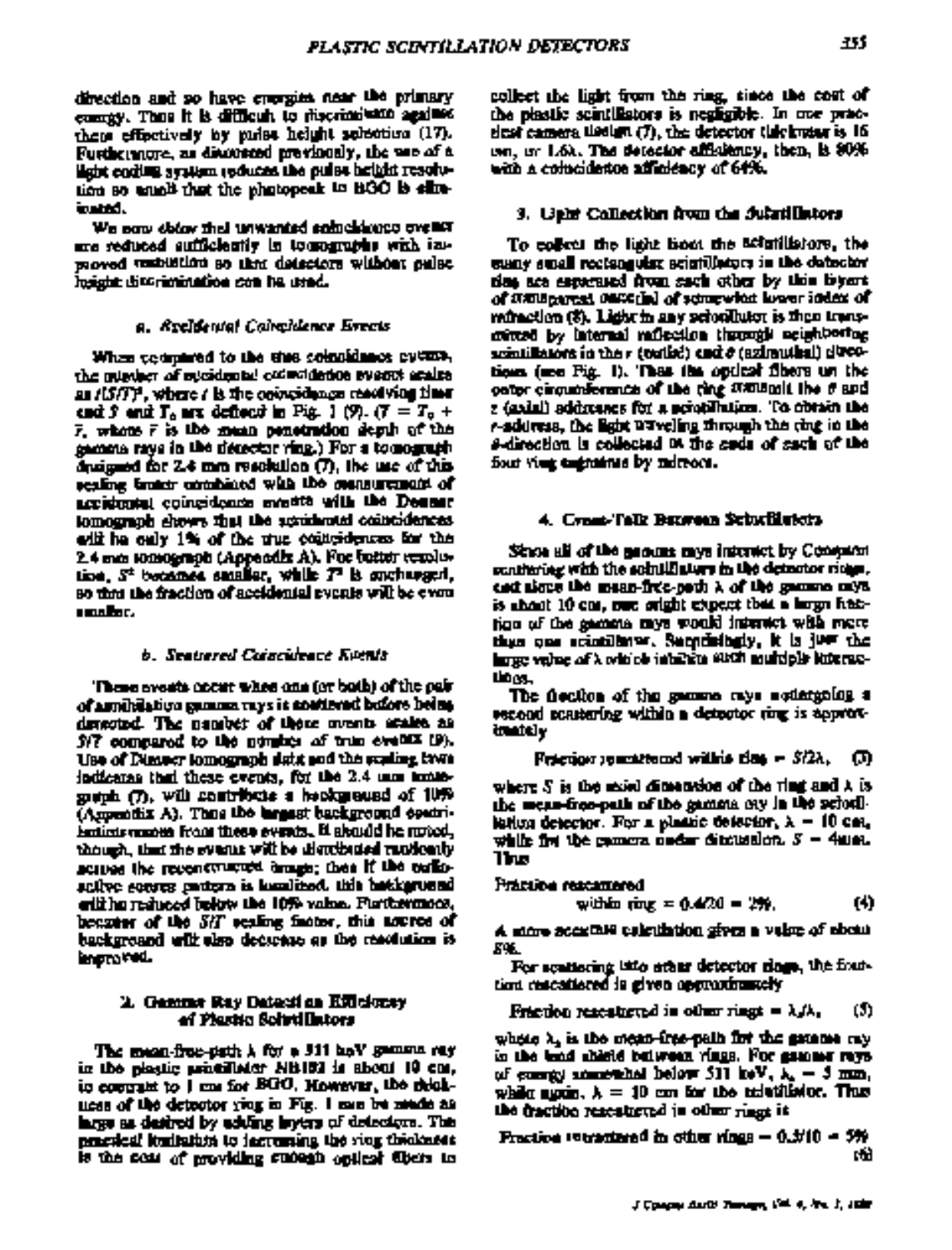The fractions gives Bas. 4 and 6 are not only somell, but the avenits they represent can be rejected by electronic means. Thus the effect of the crosstalk, or rescuttering, is to reduce the ting detection efficiency by ebout  $S + 3 = 13\%$ . Furthermore, the **Rife angletherian is erroportional to S, an il will** degresses wiens thinner describer rings are used.

It exight be noted here that cross-talk is a moodmore serious problem for DOO selutillators. For squali BGO distributor, a large fraction of the somforced spanning curve feares the designation see that Hos. 3 and S can be used to give rough settmates. Since the fractions for both collection, are inversely proportional to ). the mean-free-puth of the scattered gumma rays, the finction of the gumma rays rescalternd will be some 10 times greater for RGO than la Neill.

#### 5. Insuillelent Eiglµ Transmission

Previously it was shown that only show 1% of the econolistics light is transmitted to the photomalthelicre when using a light coding system. One might think that there would not be anough from left to produce photogeneticing at the photographplace, so that she gamma ray detection efficiency would be seriously reduced. A tring calculation in Appendix B shown that as efficiency of T895 ann be superiod tor recording a supped gamma my. One resear for the bigh efficiency is that the pulse beight thermomentom and be ast low cooput to denter palace graduated by elugic photographizms. The random pulses produced by thermal noise in the photomultipliers are completely related by the manyfold compidence requirement amociated with a codina system.

#### 6. Cost of a Codley Sylvan

While a comograph uning a coding system on rethese photomaliplics than a systom with photomultipliers coupled to such scietillator, the cost of the optical direct and the recombling of the coding systom inself spart be included as nort of the overall aspanes. For the remember with 10 rings of 2.4men-with delectors shat but been during bod (7), she posts are estimated to be an follows:

| 200 photomoltipliers @ 3100<br>250,000 fibers @ 23¢ emb | 8 20 ani<br>37.DOJ |
|---------------------------------------------------------|--------------------|
| Plear assembly @ 10.5                                   |                    |
| mm-tar                                                  | Ls hop             |
| Total com                                               | 8162,000           |

This tool is to be measured to the \$1,250 million amoups calculated earlier for phonomolificite. coupled to individual somelikeers. Also, this treat is not a dominating front in the tensi cost of a complete tomograph system, which shan icoludes a mechanical assembly, a computer, and a display and *ticrage* capability.

## **F. LIMITATIONS ON SPATIAL RESOLUTION** INTRODUCEUS BY PHOTON STATISTICS

It has often been field that imagin produced by tomographic rings are particularly surveytible to degradation because of tradutical effects. We mish to show have that a tomograph odth 2.4 mm resolution can be designed (7) to produce images with the same evaluatout coulity as that of the 6 mm (design) mandathon Durner comperants (3).

# 1. Statistics for Single-Ring Tomographs

it is well belown that for a teaple detector vive,

$$
T_{\rm s} = constant d/dy \sqrt{3}T_{\rm s} \qquad \qquad \text{or} \qquad
$$

where  $\mathcal{F}_1$  is the down collection time,  $\sigma$  is the standard devicting, and it is the mann bundler of cycles in a plant, & is the axial dimension of the decentor cing, and / is the play) discreasion in the clienc of the detector ning. Secretor. now, that we ariset turning tomograph with  $S$  and  $t$ reduced a castor of m in openiteds. Then, if to in ) is kept consumer, the right  $\mathcal{F}_n$  will know by the funct of . There appears, therefore, to be a steep barrier to farther decreating pixel sine in this tomographs (18).

# 3. Specifying Statistical Frecountions

In this auction we will stope, by means of a simple (though come what actificial) consigle, that the 4th depastdence just ditcreased is michaeling. The example will show that one of the exemptions underlying the decivation of the al' descodance is insepropriate. This surveytime, as hert stated above, is that over the furndomal derissiwn to the searc number of evonts in a play) phould. be had twelfan as the plan size is demanded.

Consider age the photone of a chacker boast us a shorography: Dim. The black agence will consum www.y mull developed tilver grand, under the white squares. will be you no getting. Segrees make, that the place size. choors to view the picture it such that one pixel conkaine four schartes, so that each pixel contains rare pisch squares and two whole squares. These each pixel will popula the same sember of grains and sur house of the phecieria.end will appear to be a markets gray.

Nost, let the plant size on reduced so that cao place comeins only one comes of the sheekerboard. Now, the allurioning potents of the chorkerboard will have become erbeat. If will would plasts are used, the these edges of the checkerboard squares will texts to become Reparem. The effect, therefore, of using the model pinals to view the photographic plature is the atms as the effice prochecast when improving the three of a comers steating the picture. The vis, of farge plank land to a "sunred" heage, while use of anall plants "sharpters" the image.

Now, the important bolot in this example is that directed there allahoped in pixel sigl., the number of grains in the phonographic protuor all not risates can though the applied resultation of the image of the bicture built area.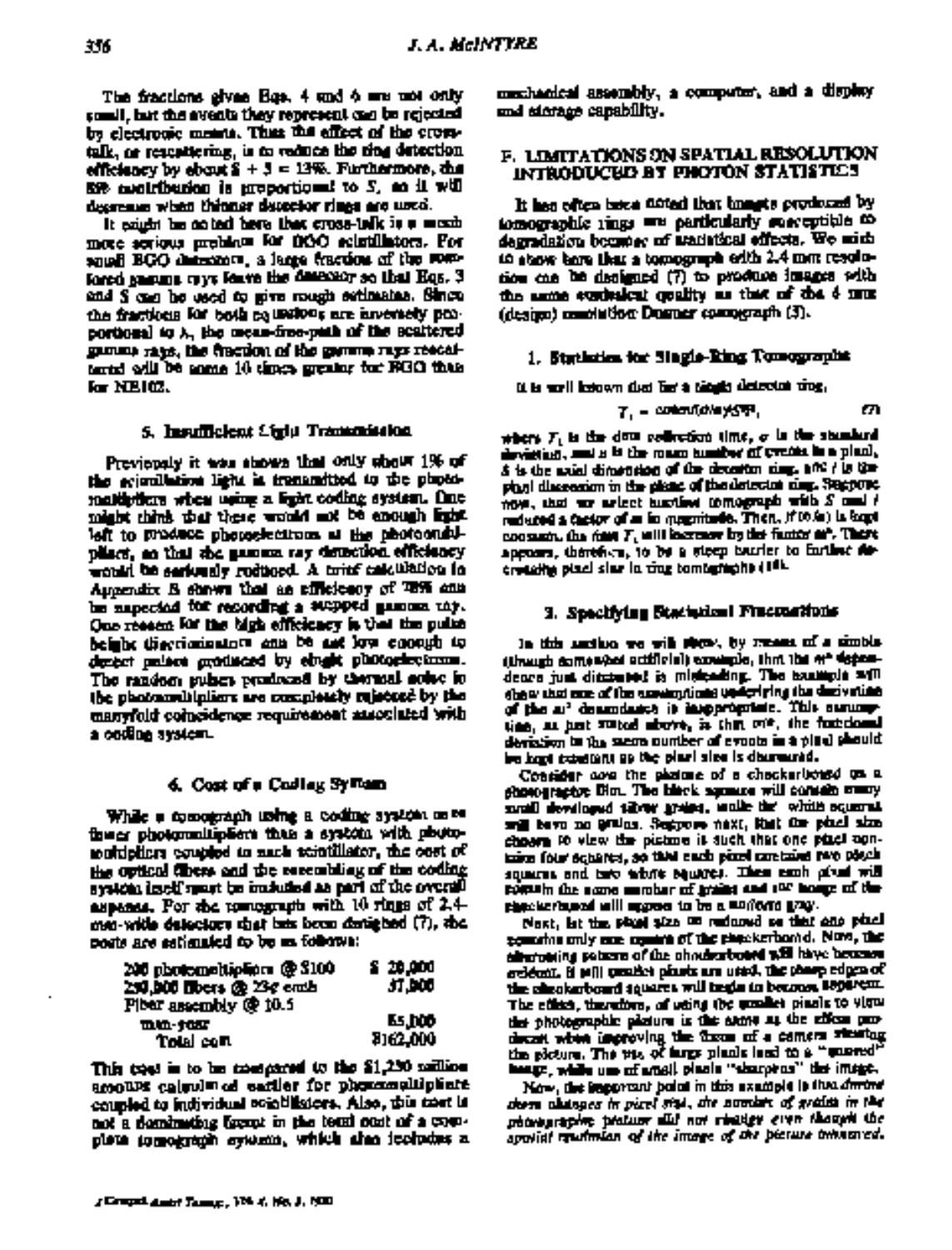in particular, the spatial resolution improved as the size of the pixels decommed even though the nase amober of grains per placi decreased icines (00 total number of grains in the picture was unchanged).

Now, it is evaily shown that if one is to be with normiant. othen the pixel size is changed, then a, the mean manbor of grows per pixel, resul also be kept economy. With Poleson existing (which angly hem),  $\sigma = \pi^{1/3}$ , we that

$$
\sigma h = A^{12} A = bh^{12} \tag{5}
$$

This, a senatori of respires a constant a.

But in our checkerboard countries above, a new war communs, fort reclier thermore mith testpoed plant size, no that offer harmonics. Then the accomption of a constart of is too stringent, and the as<sup>3</sup> dependence decived. from this assumption is inappropriate.

Novembeless, three electric is a pixel title below which linie is to be priced in image quality. This aize would be dependent on the monitor of Markonal grains in the plature. Certobily, We sim sixualit hat be as small that only a small fraction of the pixels there area over blackatted greas. You, if the picture wasn that of a linew object, ove small kongler that only every foorth pixel or so along that fine might tend a small for the line to be visible to the syn. For stample, when a het cleat is viewed, the burs ons visible over sizen initialized places de hot twee gradus in them (19).

We are led, therefore, to the concept of as assemblage of cixels (rush as these pinels defining a 6et of penaltel bara). This amonotrings, which is viewed as a medility the heman cyc, is the region which must have a coronic twarter of blacksated grains to be visible. The distribution of the grains within the assemblance and always be abserved hadre when analler plack one and mult the pixel size in redunal balow that of the resultation of the icime Nasil. Per notitutu sources, the minidum pixal as would be I me to provide the annoling annualny for a positron line masse (cer secolon A.J).

The fincer size of the assemblage of pixels which the ays virus ra a single and is cratality in the range of a continuous or se. This size is a very subjective quantity, Ofgetiviling on the observator of the neuge being observed. is in this meant happen with the same that is so the sign of the signal that is of problem.

Summarizing, then, the studetical eritoria for the number til events regulaed sharaid be applien og sa napemblage. ol pisch wuch leducha the region of interest (with Emer play in the range of a fire continue only. This assembly go of pools will smalle, then, unafter pixels which straight be as smoul my I me on a sive when position sources. one della viennea.

#### 9. The Southrings Panelity for Ring Tomographs.

We more determine quantitatively bow the commissal oraperties of the leagu of a perferou solengerph are uffnered by piaci sinc. We begin by succeding the study sis of the provides subsection to deve dimension and than tosocrovary the result into a statistical mediating of the wmogreph in clf.

For a region of constant exposure on a photographic film, the amotor a of blackened action in a placi with dimensions  $t \times t$  is posteriorial to  $t^t$ . Thus  $\langle x \rangle t^t =$ (n<sup>10</sup>/k)) = lik will yery intringaly so the area <sup>pi</sup>. If we array extend the cizel into the chi<sup>ca</sup> (axial) distantion, (c<sup>hi</sup>)<sup>x</sup> will be inversely proportional to the volume PS, where 5 in this third placi dimension. We should therefore म्बरूप केल

$$
[ab^* + Cm + c] \tag{9}
$$

when the pixel volume is  $F\ell$  and the number of events in  $\ell$ a th**rea** di<u>de acoma) "photograp</u>h" is beet limel, i.e., the strake hall gaselity of the image is unchanged.

We now subschool Eq. 9 into Eq. 7 to electe

$$
T_1 = \text{constant} \tag{10}
$$

Connequently, if the magnitudes of  $f$  and  $S$  are vectorsdiffered a factor of  $\omega$ , then the three sequencies time  $T_{\rm e}$ DR408 so De includeed a sector of m<sup>e</sup> so maintain the stanivolent quadity of the image. Then the core of a rieg: incompanh brinchecks a similarly penalty (befor at m<sup>3</sup> when the place dimensions of the reconstructed image one Moda herioced by a factor re.

This m<sup>a</sup> deproduces has been obtained bere saing. plauwhility arguments; it has also been derived in down! by the section, the result being given by

$$
\frac{\Delta T/\Delta L_A}{\Delta T/\Delta L_A} = \frac{L_A^{\dagger} S^{\prime\prime}}{L_B S^{\prime}} = m^{\dagger} k_I, \qquad (11)
$$

Nore, we are comparing the time to obtain this per spits. om (A7164 ) for two tomographs. (Ine comograph secthrows pleads of size  $t \times t \times S$  and also caller, pixels of  $\mathbf{S}^2 \triangleq \mathbf{J}^2 \times \mathbf{J}^2 \times \mathbf{S}^2$ , where  $\mathbf{J}^2 = \mathbf{m} \mathbf{f}$  and  $\mathbf{S}^2 = \mathbf{m} \mathbf{S}$ . This matternstor a is simply the calls of the longits of the compgraphs,  $q = L_1/L_2$ . The sometimal fluctuations are the some for each temperade for the same pize) that (i' x F × 57.

#### 4. Elisabetian of the litetistical Penelty.

By becausing the solar imach of the tomograph (inmembre 4), it is possible, according to Eq. 11, to beep ATIAL, from becoming imper than ATVAL, even through the pixel was in reduced be increased). Mis dear there relationships apactically by compering the Energy tomograph (17) to the Winoursph that has been designed (7). For the single-rion Countr tumograph,  $l'$  (denotion opening) = 1.0 cm and  $S' = 1.0$  cm, while  $L'_2 = 2.1' =$ 2.0 cm. For the designed 10 ring tomograph (7), are have  $t=0.45$  and,  $S=0.45$  can,  $L_{d}=10\times 24=9.4$  and, Then fon Bo. II.

$$
\frac{\Delta T / \Delta L_A}{\Delta T / \Delta L_A} = \frac{2.6}{9.6} \times \frac{1.0}{0.46} \times \frac{1.0}{0.46} = 0.9 \quad (12)
$$

This time, then, in lake date for the liveing comegraph is somewhat less than thirt for the Dower shapes the comogregh even though the opiniol resolution is 1.90.45 = 2.1 tiggs brotec, is should be realized, basemen, that the timo for a given single alloo is 9 times us long.

#### **G. ARSOLUTE DETECTION RATES**

It has been convenient in the preceding discuss. sion to denotics first comparants (Fig. 1) in large of the well-documented Donner tomograph (2,3,3,17, 20,21), in this accident we will calculate independently the studistical maility of the immers recon-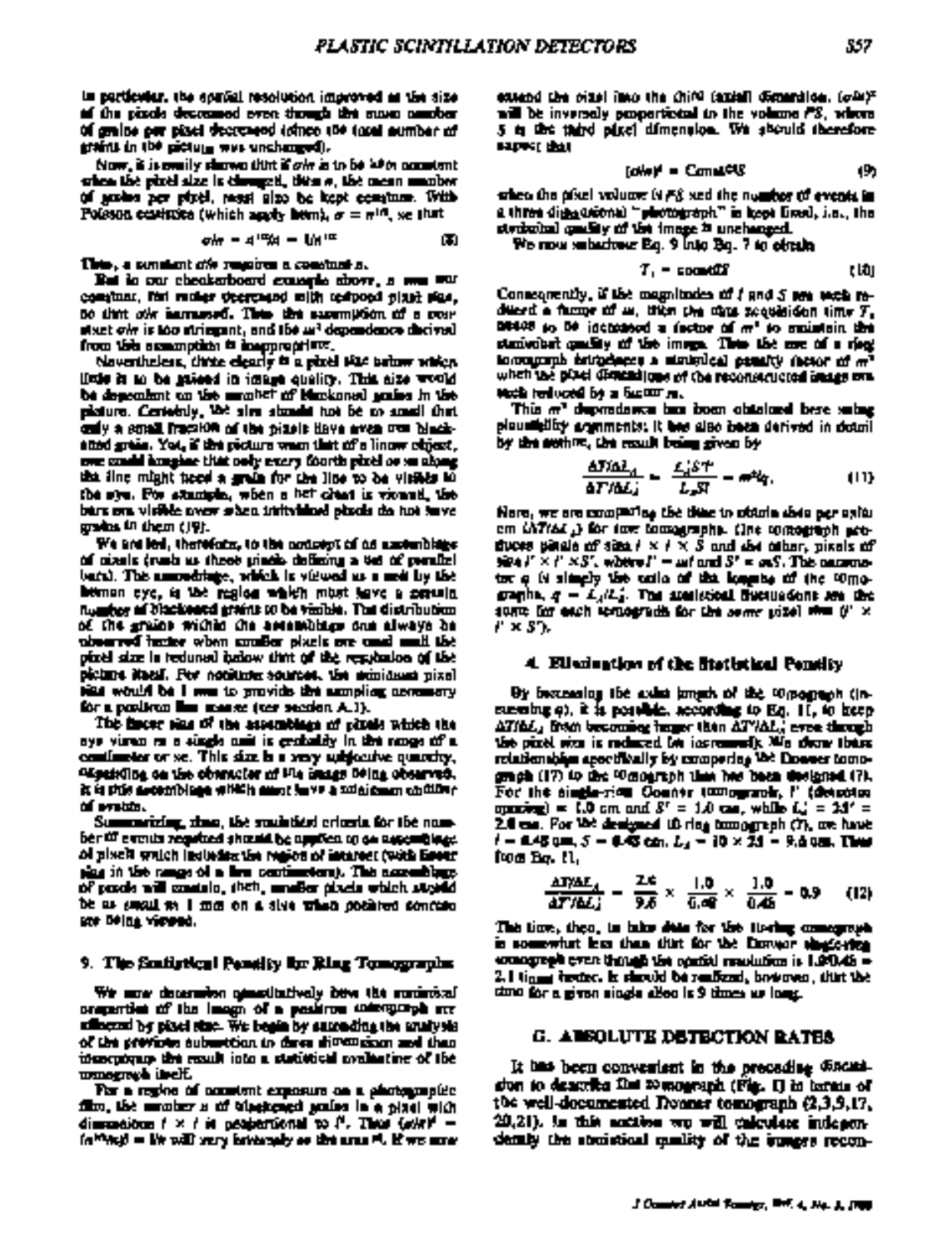structed by a tresograph (Fig. 1) mains 10 detector tions of alastic mistillators (7). Where meventions, we will continue to use Dooner laboratory paramutrit (9).

First, we selected the unsubvity of the tomograph by evaluating C<sub>10</sub>. Here C<sub>1</sub> is the contring rate for a giugle detector chez and o is the radioand rity density in a CV axial cup. We have  $(D, S, -)$ 0.48 cm, the dotestics radius  $c = 38.6$  cm, and the detection officiations  $c = (0.50 \times (0.78) \times (0.57) =$ \$4%. The 0.80 labor in the fraction of the 511 kgY pamora rays interstating with the dog detectors (7), the 0.18 factor in the officiancy for detecting mintilhtippa (Appeedix B), and the 0.87 factor introduces the effect of rescribe evants because of "etconmin'' between derestors. We also have (9) e =  $exp(-pL) = 0.135$ , where  $p = 0.10$  (sense) is the manna ray absorption coefficient, and  $L = 26$  cm. is the diameter of the body containing the gamma ray suggest. The assistivity for our detector cing is from the basic  $C_{\rm eff}$  = 2.1 evantables  $C_{\rm eff}$ Citarial 0.00). and for the tomograph (10 elizes),

$$
\theta_{\text{Coulity}} = 21 \text{ arankile} \text{cc} / \mu \text{C} / \text{rand} \text{ cct} \text{C} / \text{C} \text{C}
$$

This value it comparable to that of the Domer to see property when S (the axial dimension) is 1.5 cm œ.

The time to rabe data can be written as (21)

$$
T = \frac{17.6\left\{F + (1 - F)/C\right\}^{2n}}{(x_{\rm s}/x_{\rm d})^3 V!}
$$
 (14)

Here  $\sigma_s$  is this standard deviation and  $\sigma_s$  is the assenof the pupper of events in an "uncombied" sixal of volume V. The "matembiad" obtel in the volume nortaining the object of interest. An expression line been that yet for each.

$$
\sigma_{\rm s}h_{\rm s} = 0.2041 - 1600, \tag{15}
$$

where  $C = s d\mathbf{a}_k$ . Here,  $\mathbf{a}_l$  is the norm nature of evants in the "struct" (high radioactivity) pixels, while  $\mu_0$  is the numan naturber of "bankgronod" coceds in the constities pixels. The basis for the expression for  $\sigma_0/\sigma_4$  in Eq. 15 is that the probability is loss than neary that the speaker of events in gay are of the "tures" petch will be us small as a the more another of events in the hankground nizale:

it is interesting that for the team of no background  $_{\rm{ex}}$  and (2/C =  $\bar{\rm{m}}$ , Sq. 13 gives a value of 20% for  $\sigma_A/\sigma_A$ , which is a value that has been used in the hostate (?l).

haverting (2q. 15 into Eq. 14, we obtain

$$
r = 468\{P + (1 - F)C\}^{1/2} + 1 - 1/C)^{2}Vt \quad (16)
$$

The remaining parameters in Eq. 16 have the following encapting. The "target" pixels cover a freetion F of all the pitchs in each transitial glues, while I is the pixel dimetation (excepting interval) in the resonanced places. Reportion to assume the time in ascords 40 pour an axial distance of 9.6 cm. for a total volume of 3.990 cm<sup>2</sup>.

We not use Eq. 16 to find T for several different distributions of cadioaccivity. We countden assail regiune where the effectiveness of the good soutial resolution of the tomograph would be must senareal.

# i. Small, Radioactively Stanoth "Dark" Objects in a Uniform "Belgin" Seckground

For this simulation, F. the decision of the transactul acresthat is "hifteln" in arising ally policy. Thus

$$
T = 440(1 - 100)^2 \text{V}.
$$
 (17)

s. A I car Spherical Thaps.

House we use added a excepting iscorval of ! = 0.96 cm. (The 0.96 cm interval is obtained by elecconically coultiming the 0.24 cm detectors in groups of fber.) We then find for T in Eq. 14, with  $\mathbf{F} = \mathbf{I}$  cm :

$$
T = 9.4 \text{ otherwise } (C = 100, \quad (166) T = 17.2 \text{ minutes } (C = 3). \quad (16b)
$$

#### 9. A lib-pro-loop Curved Line Having a 0.5 am Dimagrer

Here we must use t = 0.44 cm, while the volume is Z.O. cm2, Siner: I in believed while V is doubled contextual a the preceding case, the dome are the same as those **d: 641. 181.** 

# 2. Small, Radioactivaly Surooth "Bright" Objects in a Duttorm "Durk" Background

in this case,  $F \ll 1$ , and Eq. 16 becomes

$$
T = 440 (127)^{24} + 100 \text{V} \text{V}.
$$
 (19)

With  $t=0.98$  am, we died

$$
T = 15 \text{ and } C = 100, \qquad (200)
$$
  

$$
T = 3.3 \text{ and } C = 31. \qquad (205)
$$

Threa times would be doubled if 0.45 cm platfy ward **used.** 

## b. A 10-cm-long Current Line Hisving a d.30 cm Diameter

Here the pixel size must be reduced from 0.95 to 0.48 om, Bince the volume has been deathed the che abod also has been richard from 0.96 cm, the times are the sons as these in Eqs. 24.

## 3. One Texth of the Volume is "Bright" in a Uniform "Dark" Background

To define the calen of the values we select i = 0.24 cm. We select  $C = 4$  as that the conditions are straight up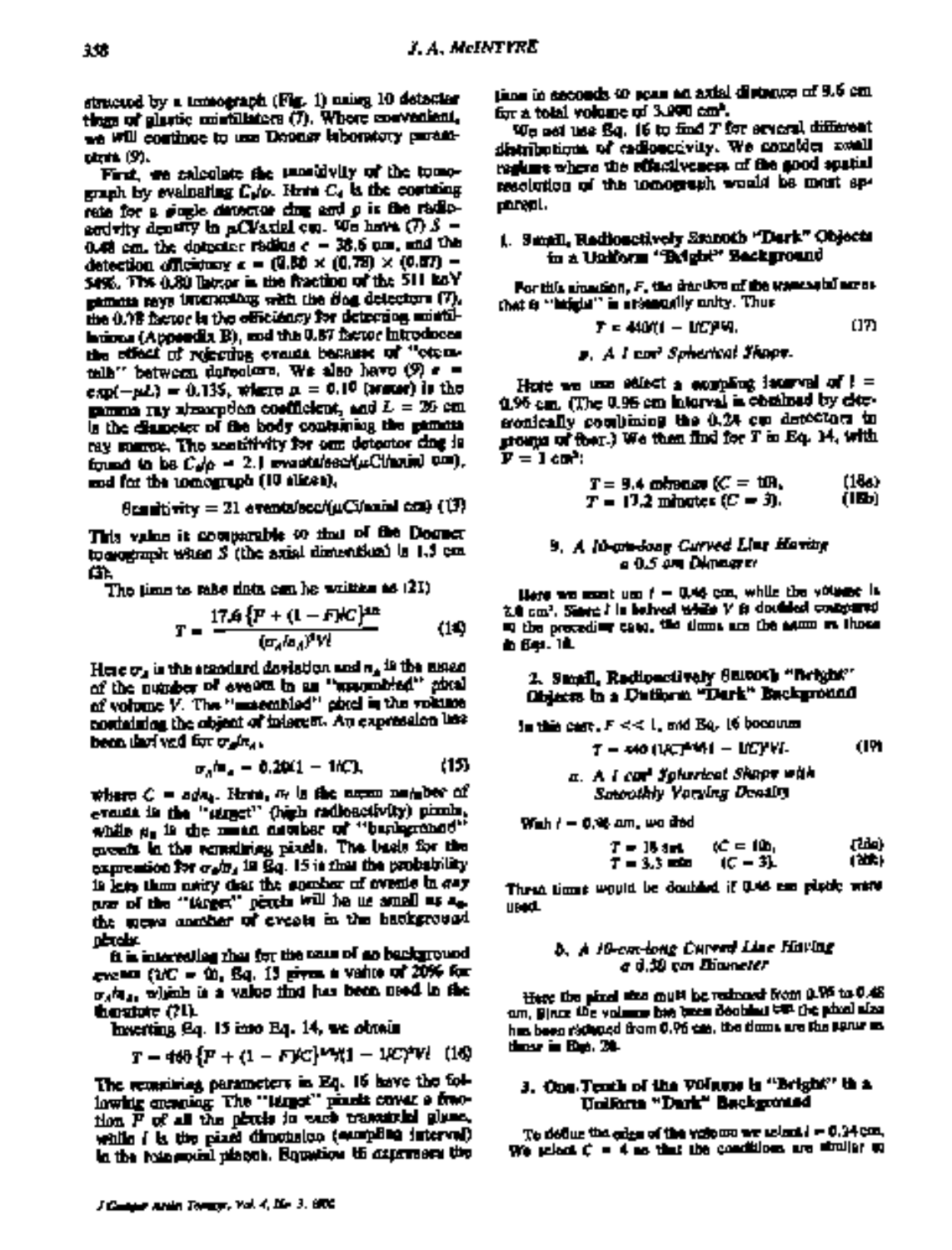these meet as an example (for dynamic studies) in the Hernaure (21), Then, eq. 16 gives

$$
T = 10V = 0.053 \text{ and } (21)
$$

shops  $V=3.000$  can' $710=300$  can'. This sime is to assall because of the large raise of the valuant of the object. (equivalent to an 8—cm Wamest sphem), duch a slivny time is probably annualisate received me have assumed dual the vitant puncess will integrate the large veloper into a cobolum gastern. We also have the preblate of displaying (and visibiliting) a large object in thran dimentos:

to conclusion, we can state this isogny of objects of batrecaling size con he advised in reasonable them. Thus reacto are belief on the plastible absomption that the objects will be integrated how units by the viewal process. The whole question of displaying three-dimensional **Universities besidemoided.** 

#### H. SUMMART

It has been showed that because of photosouthplier COME, light coding systems aspire be used with tomographic fing cameras having spotial resolutions. of 2 mm. Consequently, because of the light loss introduced by coding, the plantic, NE102, is a mode bettet cheige for a geinelliche Hata BOO of NaI(TI).

is was then shown that (a) the showare of culor height repolation with NB102 does not load to surlous background problems; (b) a detector roug of tilettio schulliators can have a detector officiency. of \$0% (or hatter); (c) light can be extended flore. a closely packed army of whatillation descesses: (d) the cross-call: butween datactors is about 139k; (e) empugh jight can be transmitted through the codimp system to yield a 70% attickney for detecting scientimiens, an time the meal detection efficiency for each gamma ray is 0.00  $\times$  (1 - 0.13)  $\times$  0.73 = 54%; and (6 the cost of a podice system is pely about 10% of the cost of coupling obourguitipliers threetly to detectors for a tomograph with 2.4-mm-**RELIA GALOCIANA.** 

Next it was shown that the dists appealtion view increases only so at whis pixel dimensions are coducted by a ductor of et. Purthermore, this increase in statistical fluctuaries can be romanized enorganizated for by exampling the sailal Magift of a unito time turnomagn. Beaming of these consideradoors. It is showed that a designed asoluteing totalsgraph with 0,24 cm vesolution ans a detection. scentivity comparable to that of the Donner 289detector to modelet.

There appears, thetelors, to be no serious braries to prodecing tomamaphic comerge with spatial resolutions of 2 mm or better.

#### **ACENOVLEDUMENTS**

The authin would like to thank Ers. Y. P. Haynin and H. F. Lakes for holpful disconsions.

#### АРРЕМІЛК А

Here we calculate the background introduced by (a) accidental coincidence evants and (b) true. coincidence events from scattered gammo rays. The calculations are enede by taking experimental data obtained with the Docume tomograph (17) and by vains the theoretical acaling laws (9) to obtain the background by a tomograph that has been thesigned with  $2.4$  mm resolution  $(7)$ . The reliability of these scaling laws has been confirmed by Donmer. messurements (17).

#### 1. Accidental Cobieidonce Becom

The Dedner group measured the accidental coording cate  $C_{\rm a}$  to be 35% of the true and colored  $\epsilon$ rate  $C_4$  asing a logic pulse width  $t$  of 20 nece. The ratio  $C_4/C_4$  scales as  $(SMP)$ . For the Domain tomograph,  $S = 2$  can and  $T = 20$  cm, while for the 2.4  $mn$  romagnuph,  $t = 3$  name ribe deepy time for the NE102 ochriftinge is 2.4 neve), *3 –* 4.4 mm, and  $\ddot{r} = 13.6$  cm. Thus  $C_{\rm s} C_{\rm s}$  for the 2.4 mm temperaph trill be

$$
\frac{C_4}{C_0} = \left\{\frac{5}{20}\right\} \times \left\{\frac{0.48}{2.0}\right\} \times \left\{\frac{20}{13.6}\right\}^3 \times 3595 = 1\%
$$

#### *1. Benettmed Coincidence Events*

The Donner group decadured the academy paincidence into C, to be 29% of the tree coincidence cate  $C_{+}$ . The ratio  $C_{+}C_{+}$  scales as  $\delta H_{-}$  to that for the 2.4 mm to nongraph,

$$
\frac{C_9}{C_9} = \left\{ \frac{0.49}{2.0} \right\} \times \left\{ \frac{20}{13.6} \right\} \times 29\% = 10\%.
$$

#### **APPENDIX B: NUMBER OF** PHOTOBLECTRONE PHIHINCED

According to Harghaw  $(22)$ , the energy in the dghi photons from NaI(Tt) is shown 15% of the scargy deposited in the NaI(TI) by an energetic charged particle. For the plastic NEIT2, the effiusomry in  $31\%$  of this value  $(23.24)$ , which vields a light corresponse their new of 4.6%. The blue schoolkation light photon energy is 3.1 cV. This light is then converted to photoelevisons at the photomultiplice with an efficiency of 22% (25). There is shot an BD% efficiency for collecting light from the multiple scintillators (3). Inserting the factor of 100 light love humodyced by the motical übert (walculayed in the section on light fosses), the maximum number of photoslectrons produced by a 311 keV gamme. nny B

Number of photoelectrons (511 keV)  
= 
$$
\frac{511 \times 101 \times 0.22 \times 0.046 \times 0.00}{3.1 \times 100} = 13.
$$